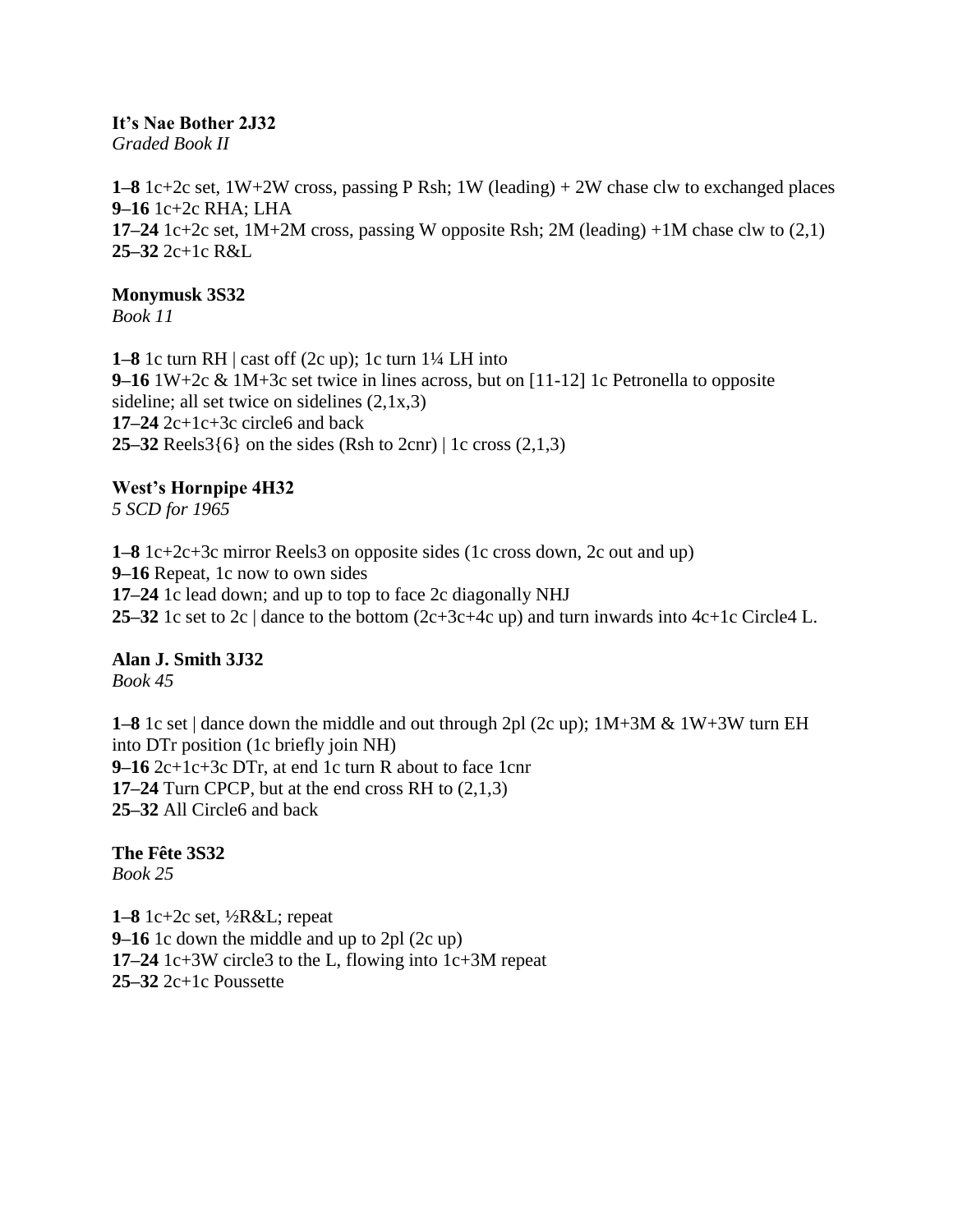#### **Ye're Welcome, Charly Stuart 3R32** *Book 7*

**1–8** 1c set, cast off (2c up); 2c set, cast off (1c up) (1,2,3) **9–16** 1c+2c ½ RHA, set; ½ LHA, 1c cast off to face 1cnr (2c dance to 1pl) **17–24** 1c set to and turn corners **25–32** 2c+1c+3c Reels3 $\{6\}$  on the sides, 1c giving Lsh to 1cnrs; 1c cross to 2pl.

## **EH37AF 3J32**

*Book 40*

**1–8** 1c lead down the middle and up, on [8] 2c+3c step in for **9–16** 1c+2c+3c Promenade, at end 1c cast off (to 2,1,3) **17–24** 1c cross Rsh | turn 1cnr RH; cross up/dn Rsh | turn 2cnr RH  $(2,1x,3)$  | **25–32** 2c+1M & 1W+3c RHA; 1c ½Fig 8 Rsh round 4cnr (2,1,3)

## **Brunette d'Ecosse 3S32**

*Dix, Reel Friends II*

**1–8** 1c+2c S&Link; All set, advancing on 2nd step | Turn P BH into **9–16** All Allemande, 1c finish facing 1cnr (3,1,2) **17–24** 1c set to and turn 1cnr BH; repeat with 2cnr, 1c finish Lsh touching in middle facing own side **25–32** All (1c merging in) chase ½ clw; all C turn BH 1½ (to 2,1,3)

**Kumite 2R32** *Delaware Valley Silver*

**1-8** "R&L with a twist" -- turn partners all the way on 5-6 and change L on opposite sides **9-16** 1s dance ½ figure 8 around 2s, beginning by crossing down; join in reverse promenade hold and dance ½ reel of 3 across with 2s (Lsh to 2M in 2W's position), ending at the top ready for **17-24** Down the middle and up **25-32** Poussette

## **The Moudiewort 3J32**

*Book 11*

**1–8** 1M+2W set advancing, turn RH to places; 1W+2M repeat **9–16** 1c lead down the middle  $\{3\}$  and up, cast off one  $(2c \text{ up}) (2,1,3)$ **17–24** 1c dance down between 3c and cast up to face 1cnrs; set to 1cnrs, set to 2cnrs **25–32** Reels3{6} on the sides (Rsh to 2cnr) | 1c cross (2,1,3)